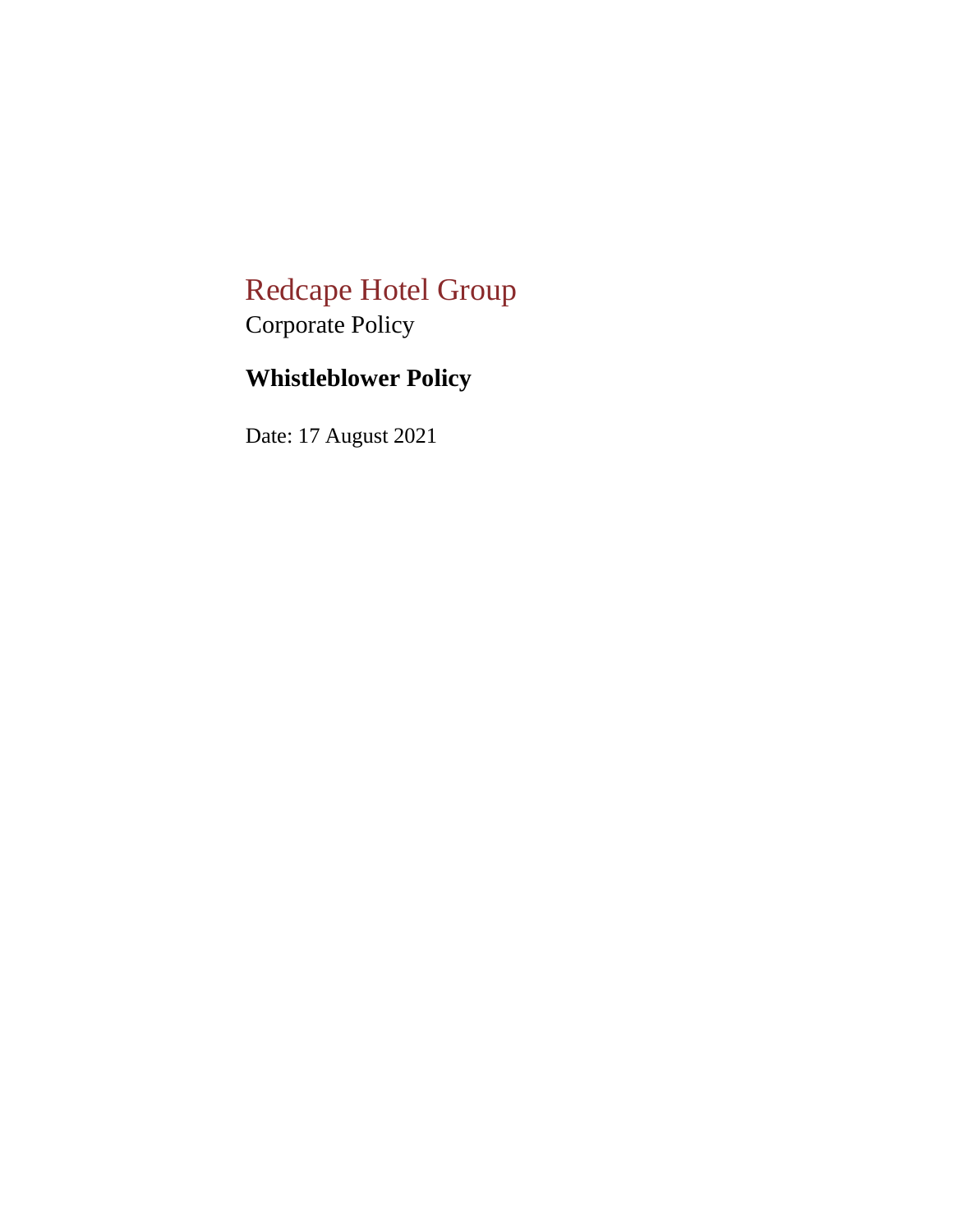## Document Configuration Management

## Document Identification

| Version                           | 1. J                |
|-----------------------------------|---------------------|
| <b>Sensitivity Classification</b> | Internal only       |
| Document Owner                    | Risk and Compliance |

#### Preparation/Change Control

| Action       | Name          | Role / Function             | Date           |
|--------------|---------------|-----------------------------|----------------|
| Prepared by: | Nick Noble    | Risk and Compliance Manager | 5 August 2021  |
| Reviewed by: | Dan Brady     | <b>CEO</b>                  | 13 August 221  |
| Approved by: | Redcape Board | Board                       | 17 August 2021 |

#### Release

| Version | Date Released    | <b>Change Notice</b>     | <b>Remarks</b>                                                                                         |
|---------|------------------|--------------------------|--------------------------------------------------------------------------------------------------------|
| 1.0     | 24 December 2019 | Initial policy published | For annual review                                                                                      |
|         | 17 August 2021   | Yearly update            | Replace reference 'General<br>Manager Risk & Compliance' with<br>'General Manager Human<br>Resources'. |

### Distribution List

| Name        | Organisation | Title     |
|-------------|--------------|-----------|
| Venue Staff | Redcape      | All Staff |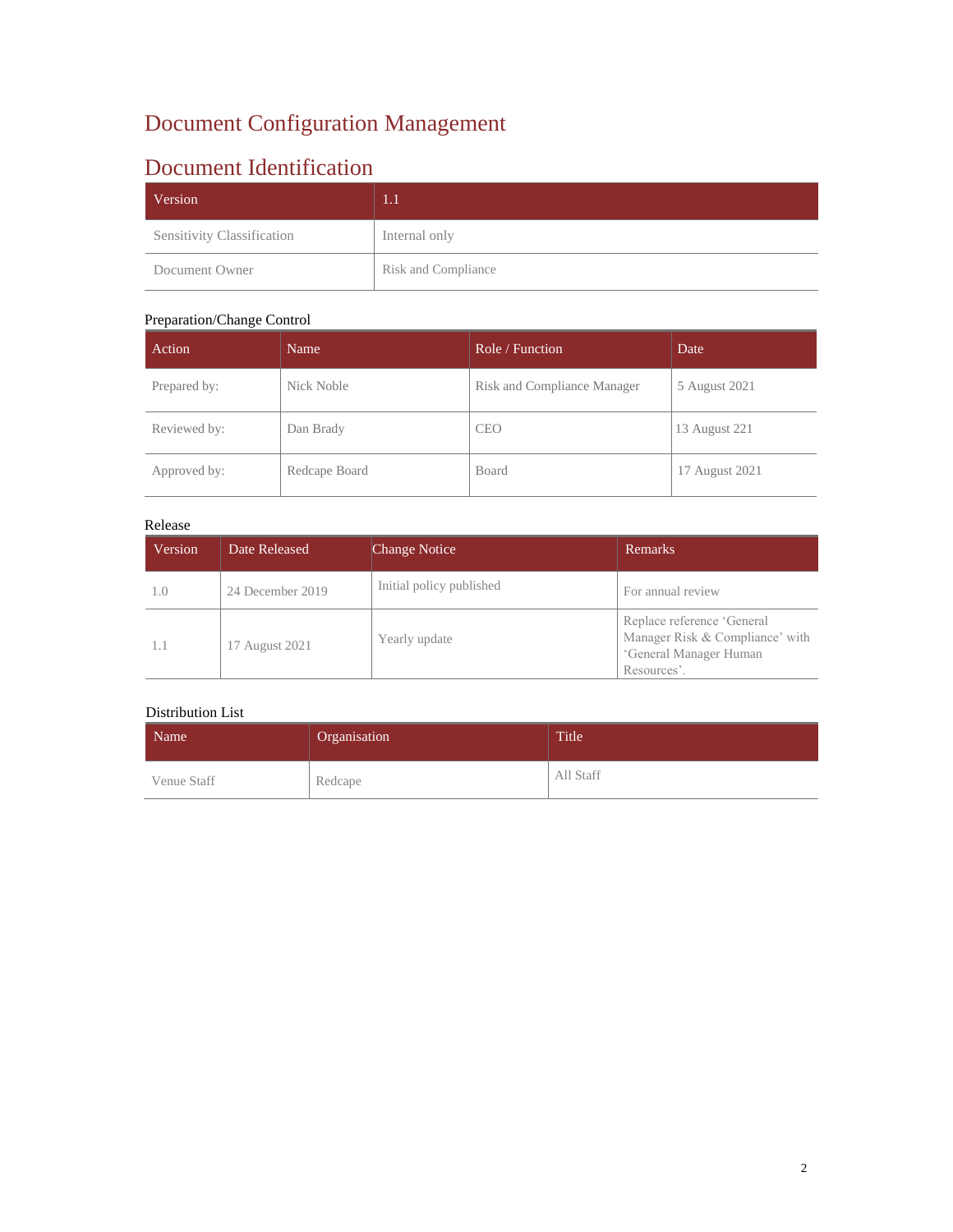## 1. Purpose

The Board of Directors of Redcape Hotel Group Management Ltd (Company) in its capacity as responsible entity of the of the Redcape Hotel Trust I (ARSN 629 354 614) and Redcape Hotel Trust II (ARSN 629 354 696) ("Redcape Hotel Group" or "Redcape") are responsible for the overall management of Redcape and its controlled entities (Group) and fosters principles of integrity and professionalism. Consistent with these principles, which are reinforced in Redcape's Code of Conduct, the Company promotes supporting a culture of honest and ethical behaviour, corporate compliance and good corporate governance.

The Company encourages and facilitates the reporting of any instances of suspected unethical, illegal, fraudulent or undesirable conduct involving Redcape businesses or employees and provides protections and measures so that those persons who make a report may do so confidentially and without fear of intimidation, disadvantage or reprisal.

This Policy:

- describes the procedures to make a report;
- ensures that matters reported are properly investigated and any wrongdoing is corrected; and
- provides protections for Eligible Person(s) who make a report.

## 2. Scope

This Policy applies to the Redcape Hotel Group regardless of geographical location and covers:

- all current and former Redcape employees (whether permanent, fixed-term or temporary), contractors, agents, consultants, secondees and directors; and
- its third-party service providers and their employees.

(collectively Eligible Person(s)).

Staff of Moelis Australia Hotel Management Pty Ltd, Redcape's appointed hotel operator and investment manager (MAHM) are subject to Moelis Australia's Whistleblowing Policies and Procedures. For clarity, any reports made in relation to MAHM employees will be addressed under the Moelis Australia Whistleblowing Policy and Procedures.

## 3. Whistleblower process

An Eligible Person who makes (or attempts to make) a report about "Reportable Conduct" is known as a "whistleblower".

## 3.1 Matters that can be reported – Reportable Conduct

Reportable Conduct is conduct, or a deliberate effort to conceal conduct, which is:

- dishonest;
- fraudulent;
- corrupt;
- illegal;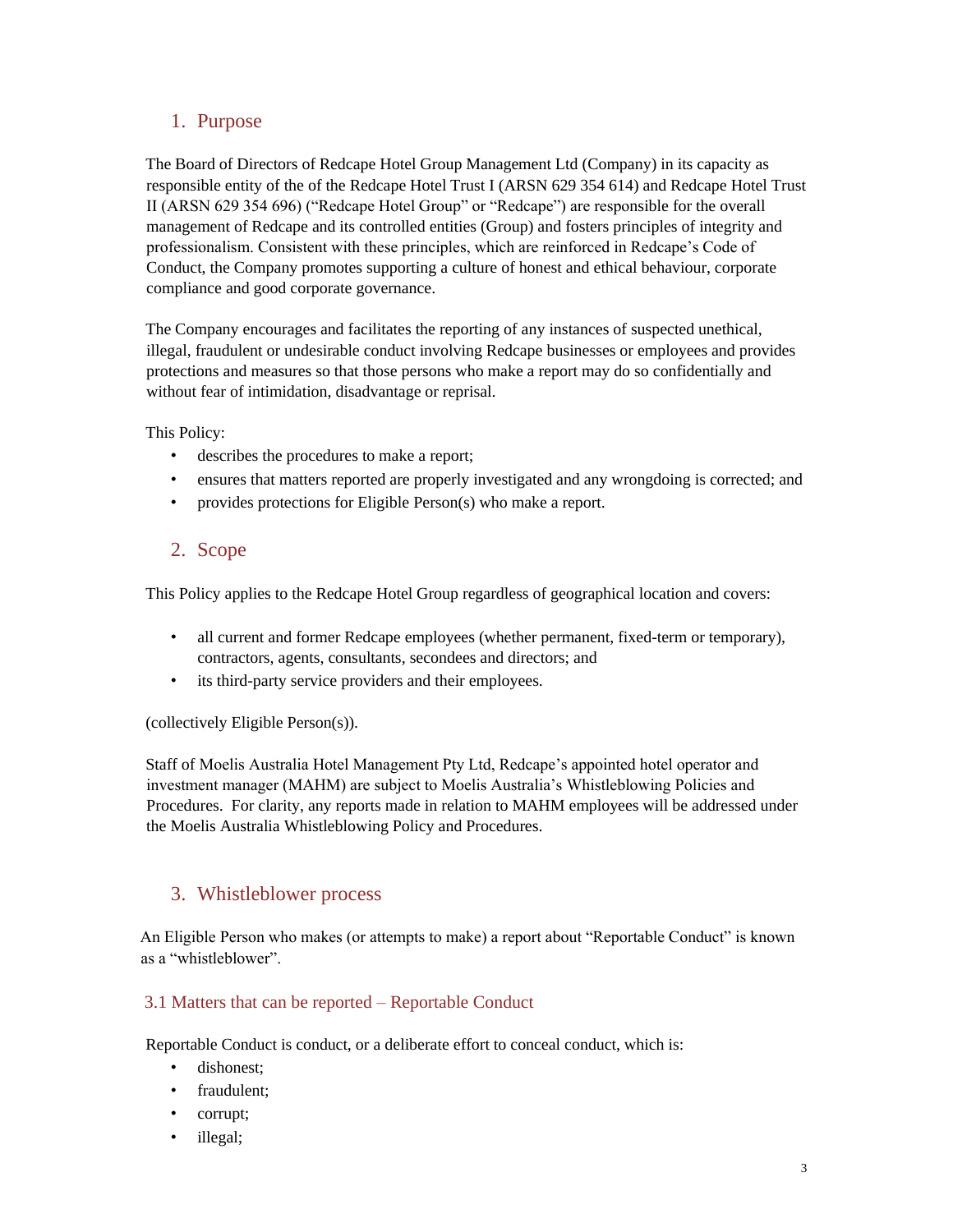- in breach of a legal obligation;
- in serious breach of internal policy;
- unethical, improper or unsafe;
- bullying and/or harassment; or
- any other conduct which may cause financial or non-financial loss to Redcape or be otherwise detrimental to the interests of Redcape.

Reportable Conduct applies to behaviour which occurs:

- in the workplace;
- while undertaking work activities working away from Redcape's premises;
- at work-related events (for example conferences or social functions); and
- outside of work hours, when interacting with other employees, including interacting through social media.

Personal, work-related grievances, with no implications for Redcape (for example interpersonal conflicts between employees, or dissatisfaction about a performance outcome) are not considered Reportable Conduct under this Policy.

#### 3.2 How to make a report

A report can be made by:

- contacting the General Manager Human Resources directly (or at the following email address whistleblower@redcape.com.au);
- reporting to the third-party service provider via web, phone, email or post (anonymous reporting is available via all channels); or
- a lawyer, regulator or journalist (under certain circumstances).

The Company respects the right to make an anonymous report and will protect a whistleblower's identity. Whistleblowers can opt for anonymity at any point during the process including while making a report, interacting with the General Manager Human Resources (or third-party recipient) concerning a report, and following closure of the case. In some cases, however, there are limitations to what can be achieved if a whistleblower remains anonymous. All reasonable steps will be taken to ensure a whistleblower does not suffer any detriment and is able to continue to fulfil their role whether internal or external to Redcape. A whistleblower can identify themselves at any stage of the process at their absolute discretion. Whether or not a whistleblower remains anonymous, Redcape maintains a record of who within the organisation has knowledge of the report.

#### 3.3 Investigation process

Once a report is received the General Manager Human Resources or third-party service provider will gather the information necessary to determine the next steps. If the report is received from a thirdparty service provider, the information will be provided to the General Manager Human Resources. The General Manager Human Resources will perform a preliminary review of the concerns raised and determine the appropriate investigation approach. The investigation will be thorough, objective and fair.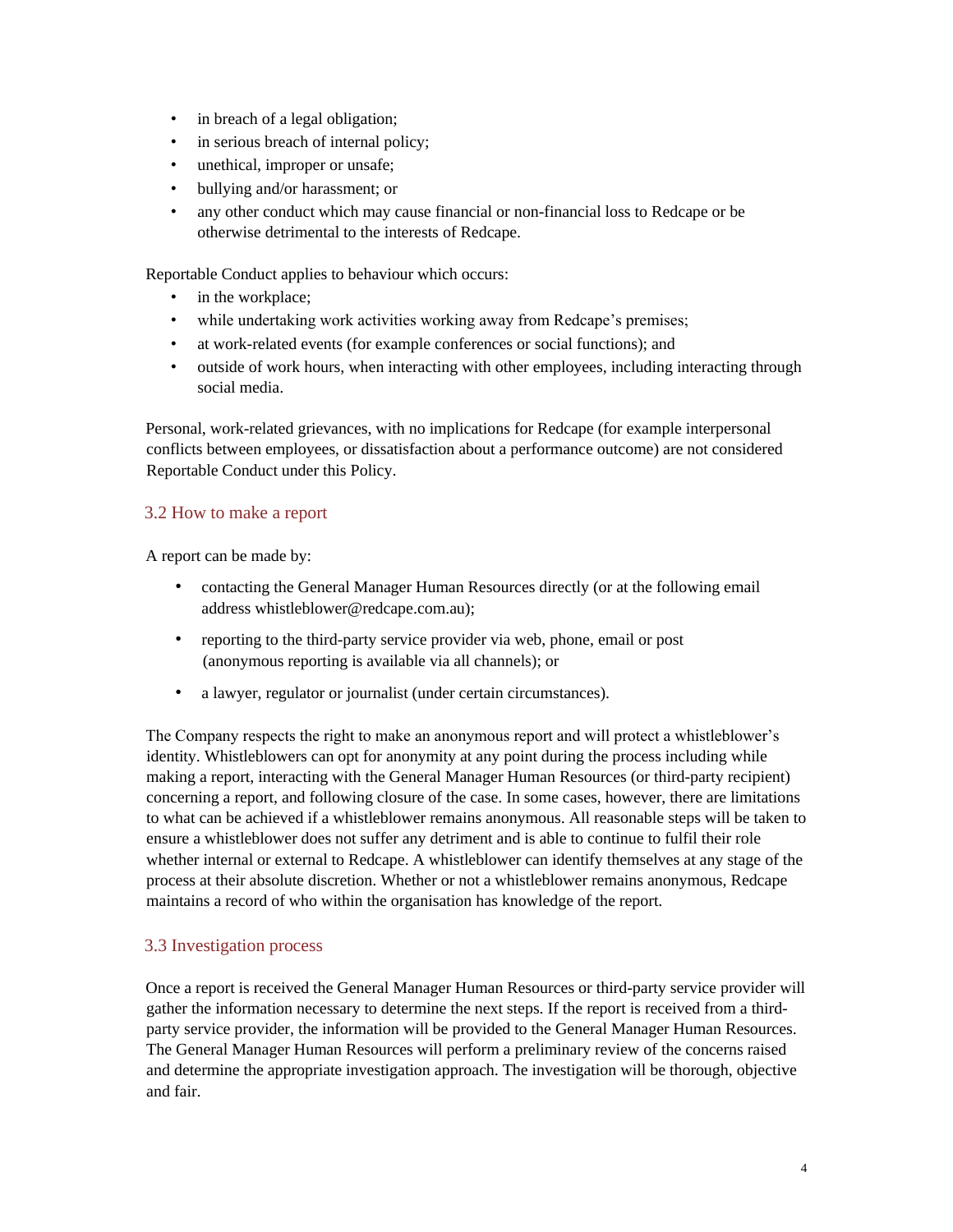Within five business days, the whistleblower will receive an acknowledgement of receipt of their report – either directly from the General Manager Human Resources, or via the third-party service provider if the whistleblower has chosen to remain anonymous.

Investigations will be performed by the General Manager Human Resources (or their delegate if required), and, if appropriate, the subject of the allegations will be provided an opportunity to respond. The General Manager Human Resources will determine if the report can be substantiated and if so, the course of action to remedy the issue. Where appropriate, the General Manager Human Resources or third-party service provider will provide feedback to the whistleblower.

Once an investigation is finalised, the outcomes will be shared with the whistleblower and the whistleblower will be able to provide feedback as to whether the response has addressed their concern(s).

If a whistleblower is not satisfied with the result, they may request a formal review of the investigation. The formal review will be conducted by an independent third-party service provider. Redcape is under no obligation to commit to a formal review.

#### 3.4 Whistleblower protection

An Eligible Person who discloses Reportable Conduct in accordance with this Policy qualifies for protection under law, including protection of identity and from detrimental conduct. Detrimental conduct towards a protected whistleblower (as a result of making a report) is a crime and the Company does not tolerate any attempts to retaliate against a whistleblower who has made a report. Any employee found to have instigated detrimental conduct against a whistleblower will face disciplinary action.

Detrimental conduct includes any of the following:

- dismissal of an employee;
- harm or injury of an employee, including psychological harm;
- alteration of an employee's position or duties to his or her disadvantage;
- discrimination between an employee and other employees of the same employer;
- harassment or intimidation of a person;
- damage to a person's property, reputation or financial position; and
- any other damage to a person.

If a whistleblower feels they have been the subject of detrimental conduct as a result of their report, they can report this to the General Manager Human Resources or the third-party service provider. The General Manager Human Resources will take action as appropriate.

Nothing in this Policy limits the ability of the Company or MAHM to manage performance or misconduct issues related to an employee or service provider of Redcape, including where the relevant individual has made a report under this Policy.

## 4. Governance

The General Manager Human Resources will advise the Chair of the Redcape Audit and Risk Committee upon receipt of a whistleblower report.